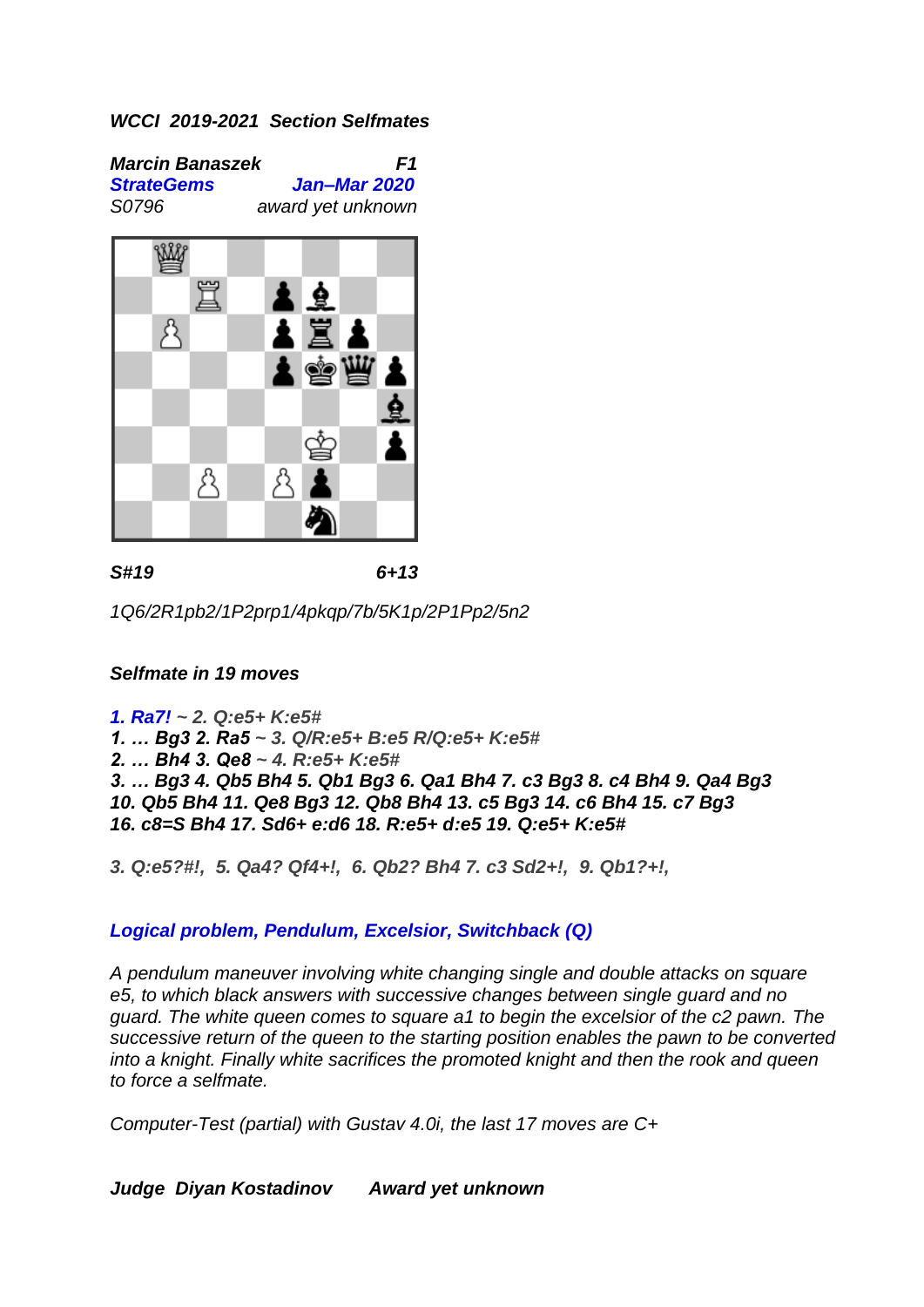*Marcin Banaszek F2 The Problemist Mar 2020 S2796 award yet unknown*



*S#10 11+3 C+*

*3R1B2/7Q/P3p3/4P3/1R3P2/k7/2B1pP2/K1N5*

# *Selfmate in 10 moves*

*1. Be4! waiting* 

*1. … e1Q 2. Rb3+ Ka4 3. Bc6+ Ka5 4. Qc7+ K:a6 5. Qb7+ Ka5 6. Rb5+ Ka4 7. Qa7+ Qa5 8. Qd4+ Qb4 9. Rc5+ Ka3 10. Qb2+ Q:b2# 1. … e1B 2. Rc4+ Bb4 3. Rc3+ Ka4 4. Rd4! Ka5 5. Qc7+ K:a6 6. Qb7+ Ka5 7. Sb3+ Ka4 8. Bb1! Ka3 9. Sc5+ B:c3+ 10. Qb2+ B:b2# 1. … e1S 2. Rb1+ Ka4 3. Qd7+ Ka5 4. Sb3+ K:a6,Kb6 5. Qc6+ Ka7 6. Qc7+ Ka6 7. Rd6+ Kb5 8. Sd4+ Ka4 9. Bc6+ Ka3 10. Sc2+ S:c2# 1. … e1R 2. Rb3+ Ka4 3. Ra3+ Kb5 4. Qb7+ Kc4 5. Rd4+ K:d4 6. Ra4+ Kc3 7. Qb3+ Kd2 8. Rd4+ K:c1 9. Qe3+ R:e3 10. Ba3+ R:a3#*

*Allumwandlung, black ( for the first time in selfmate with more than 9 moves ) white battery plays (7), white line interferences (4), model mates (3).*

*In each variant the black king marches far and returns three times to a3 after visiting a6 or a7, the fourth march with 4 sacrifices is another and finishes on the opposition square c1.*

*( The side variants after 1...e1B 2.Rc4+ Bb4 3.Rc3+ Ka4 4.Rd4! Ka5 5.Qc7+ are not relevant: 5…Kb5 6.Qb7+ Ka5 7.Sb3+ etc. = main line, 6…Ka4 7.Sb3 Ka3 8.Bb1 Bc5,B~ 9.Qb4+ B:b4 10.Sc5+ B:c3# or 7.Bb1 Ka5 8.Sb3+ Ka4 9.Qc6+,Qd7+ Ka3 10.Sc5+ B:c3# 5…Ka4 6.Qb7 Ka5 7.Sb3+ etc. = main line, or 6.Bb1 Kb5 7.Qb7+ Ka4 8.Sb3 etc. = main line or 7…Ka5 8.Sb3+ Ka4 9.Qc6+,Qd7+ Ka3 10.Sc5+ B:c3#. After 4…Kb5 5.Qb7+ S#9 )*

*Judge Ivan Soroka Award yet unknown*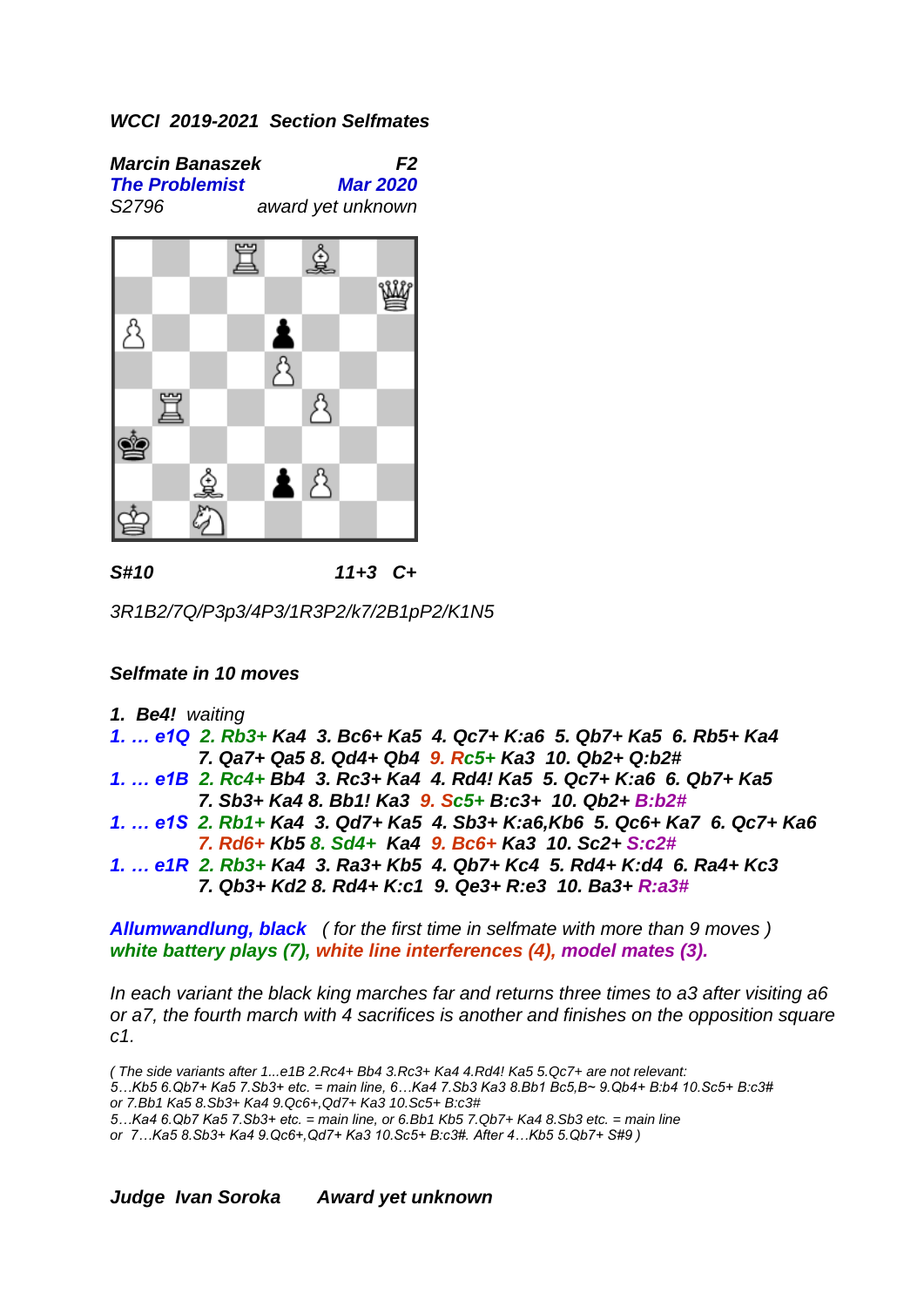*Marcin Banaszek F3 The Royal Moroccan Chess Federation 7th FRME Tourney Okt 2021 1st Prize* 



*S#12 8+3 C+*

*b6R/1k6/N7/PP6/7p/5R1P/8/6BK*

# *Selfmate in 12 moves*

*Logical problem, staircase (R), switchback (R)*

*1. Rb8?# 1. Rg3? h:g3 2. Rc8 K:c8?# 2… g2+! 1. Sc5+? Ka7 2. Se6+ Kb7 3. Rg3 h:g3 4. Rb8+ K:b8# 1… Kc7! 1. Re3! Ka7+ 2. Re4+ Kb7 3. Rd4 Ka7+ 4. Rd5+ Kb7 5. Sc5+ Kc7,Ka7 6. Se6+ Kb7 7. Rd4 Ka7+ 8. Re4+ Kb7 9. Re3 Ka7+ 10. Rf3+ Kb7 11. Rg3 h:g3 12. Rb8+ K:b8#*

*Judge: "White must first guard the d-file and then maneuver its Knight to e6-square in order to guard c7-square. Only then can White its Rook on g3-square and play 12. Rb8+ Kxb8#. This is accomplished with a witty pendulum movement by the white Rook which represents a staircase Rundlauf by the same Rook."*

*Judge Mike Prcic Section s# Award Okt 2021*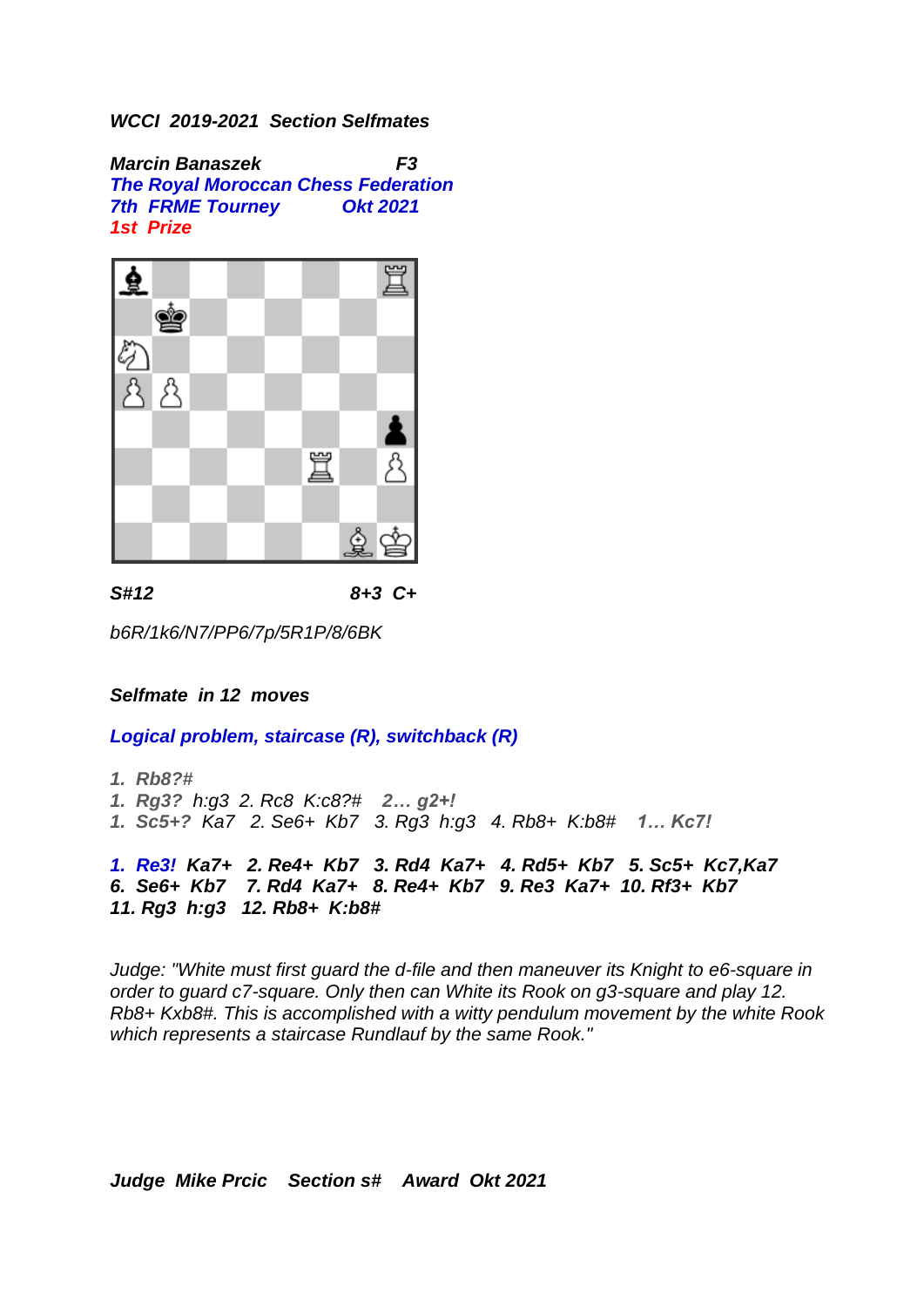*Marcin Banaszek F4 Leopold Szwedowski MT Nov 2021 1 st - 2 nd Prize* 



*S#3 9+13 C+*

*5B2/1rP5/2b3B1/1p1kbQ1p/N2p2Nq/2pK1ppp/r1P5/1R6*

# *Selfmate in 3 moves*

*1. c8B? Bc~! 1. c8Q! threat 2. Sf6+ Q:f6 3. Q:f3+ D2 Q:f3# 1. ... Qe7 A Qf6 2. Q:e5+ A 1. ... Re7 A 2. Qce6+ A R:e6 3. R:b5+ C2 B:b5# 1. ... Rd7 A Rf7 2. R:b5+ A C1 B:b5+ 3. Qc4+ B:c4# 1. ... h:g4 B 2. Q:f3+ B D1 E1 g:f3 3. Be4+ F2 Q:e4# 1. ... Q:g4 B 2. Bf7+ B F1 R:f7 3. Qe4+ E2 Q:e4# 1. ... R:c2 2. Se3+ G d:e3 3. S:c3+ G R:c3#*

#### *Adabashev-System (A+B):*

- *A - Closure of the white line by black; white decoy sacrifice to force an opening of the white line*
- *B - Capture of the threatening piece (knight); white sacrifice to eliminate a double attack*

#### *Additionally:*

- *- Changing the functions of the white moves: C1-C2, D1-D2*
- *- Exchange of the roles of the white pieces: E1-E2, F1-F2*
- *- White knights sacrifice: G*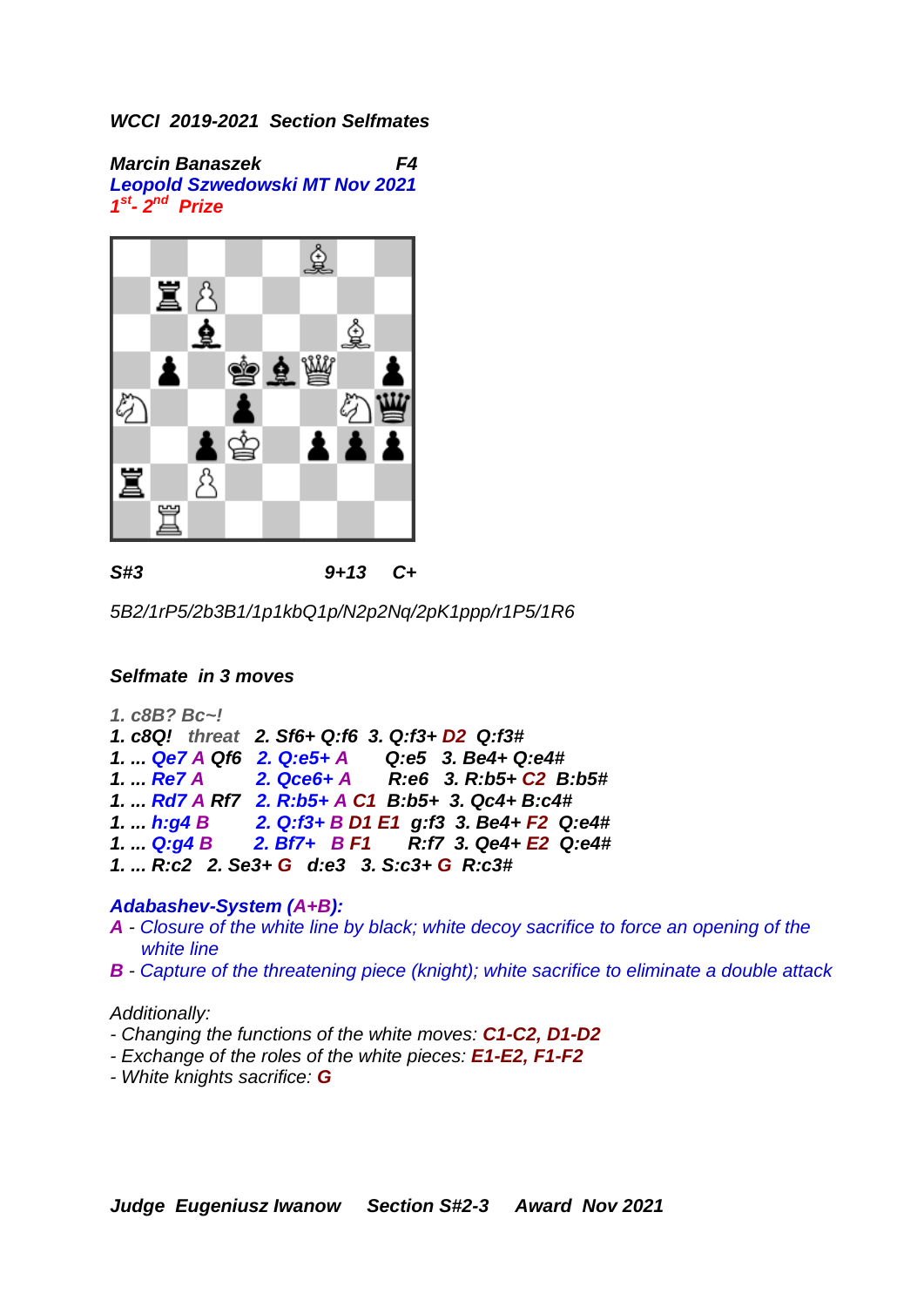*Marcin Banaszek F5 The Royal Moroccan Chess Federation 6 th FRME Tourney Nov 2020 4 th Prize* 



*S#12 9+7*

*5R1B/5KPP/2p2Q2/1pP5/bp6/1p5p/1R5N/7k*

# *Selfmate in 12 moves*

*Main plan: 1. Kg8? Kg1 2. Qf2+ Kh1 3. Sf3 h2 4. R:b3 B:b3#?? 5. Rf7*

*1. g8=B! Kg1 2. Bg7 Kh1 3. h8=B! Kg1 4. Bh7 Kh1 5. Rg8 Kg1 6. Bf8 Kh1 7. Bhg7 Kg1 8. Rh8 Kh1 and now the main plan: 9. Kg8! Kg1 10. Qf2+ Kh1 11. Sf3 h2 12. R:b3 B:b3#*

*Logical problem, Umnov-moves, white under-promotions (bb), Platzwechsel*

*The main plan 1. Kg8? doesn't work yet because of 5. Rf7. White has to perform a maneuver where their four pieces change places.This maneuver consists of eight white Umnov-moves and two place exchanges: wRf8-wBh8 and wPg7-wPh7 (after the pawns have been promoted to bishops).* 

*White Umnov-moves: g7-g8 h8-g7 h7-h8 g8-h7 f8-g8 g7-f8 h8-g7 g8-h8*

*Computer test with Gustav 4.1c only possible with automatic parameters.*